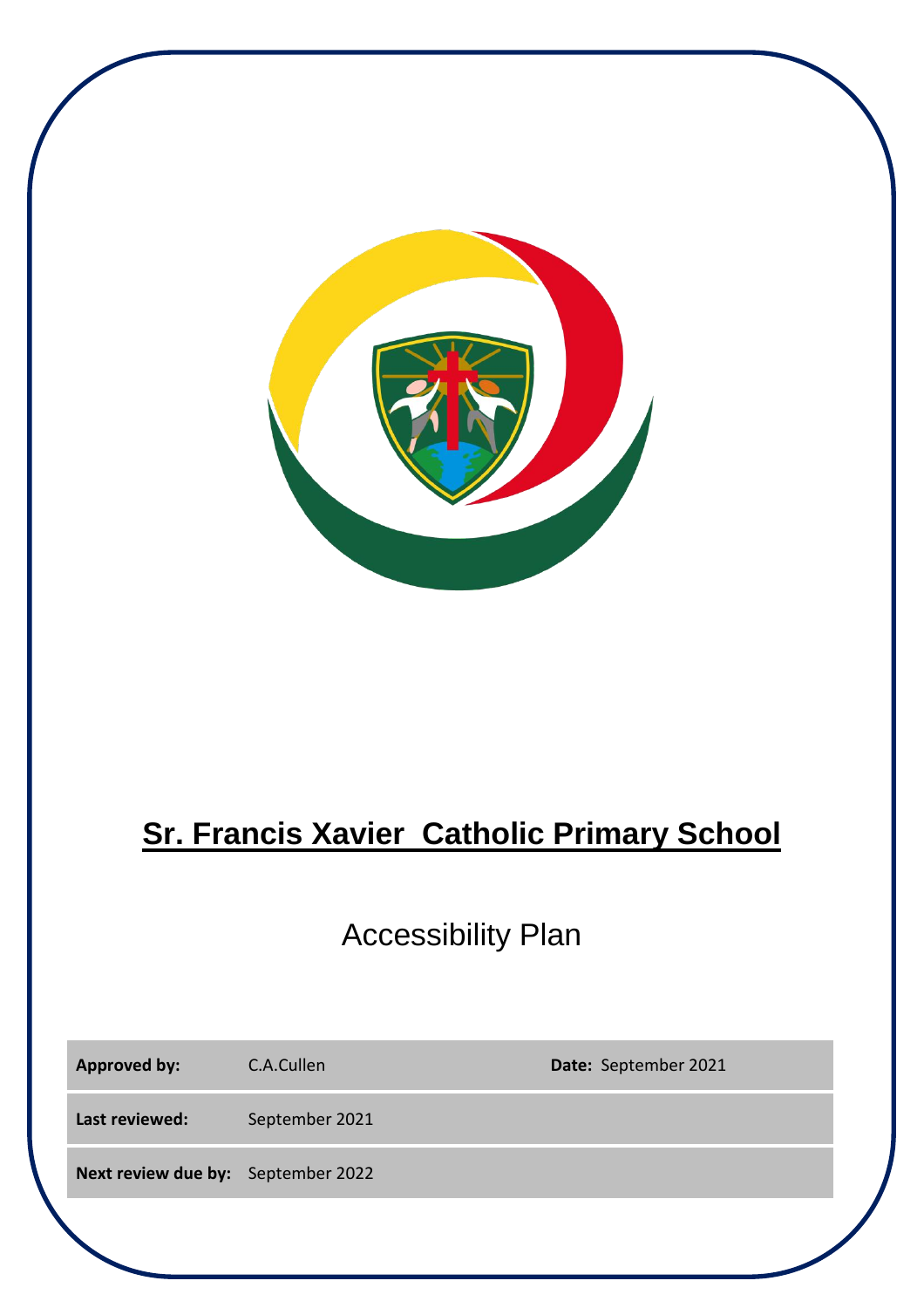## **Accessibility Plan**

#### **Aims**

Schools are required under the Equality Act 2010 to have an accessibility plan. The purpose of the plan is to:

- Increase the extent to which disabled pupils can participate in the curriculum
- Improve the physical environment of the school to enable disabled pupils to take better advantage of education, benefits, facilities and services provided
- Improve the availability of accessible information to disabled pupils

Our school aims to treat all its pupils fairly and with respect. This involves providing access and opportunities for all pupils without discrimination of any kind.

St. Francis Xavier is an inclusive catholic community that is guided by the Gospel values that are expressed in our school aims and mission statement. These aims promote inclusive education in its widest sense in all areas of school life.

Providing for pupils with Special Educational Needs and Disabilities (SEND) is just one way in which St. Francis Xavier promotes and supports inclusion. We believe that each child is unique, being created in God's own likeness, each with his/her own gifts and talents.

The plan will be made available online on the school website, and paper copies are available upon request.

Our school is also committed to ensuring staff are trained in equality issues with reference to the Equality Act 2010, including understanding disability issues.

Our school's complaints procedure covers the accessibility plan. If you have any concerns relating to accessibility in school, this procedure sets out the process for raising these concerns.

#### **2. Legislation and guidance**

This document meets the requirements of [schedule 10 of the Equality Act 2010](http://www.legislation.gov.uk/ukpga/2010/15/schedule/10) and the Department for Education (DfE) [guidance for schools on the Equality Act 2010.](https://www.gov.uk/government/publications/equality-act-2010-advice-for-schools)

The Equality Act 2010 defines an individual as disabled if he or she has a physical or mental impairment that has a 'substantial' and 'long-term' adverse effect on his or her ability to undertake normal day to day activities.

Under the Special Educational Needs and [Disability \(SEND\) Code of Practice](https://www.gov.uk/government/publications/send-code-of-practice-0-to-25), 'long-term' is defined as 'a year or more' and 'substantial' is defined as 'more than minor or trivial'. The definition includes sensory impairments such as those affecting sight or hearing, and long-term health conditions such as asthma, diabetes and epilepsy.

Schools are required to make 'reasonable adjustments' for pupils with disabilities under the Equality Act 2010, to alleviate any substantial disadvantage that a disabled pupil faces in comparison with non-disabled pupils. This can include, for example, the provision of an auxiliary aid or adjustments to premises.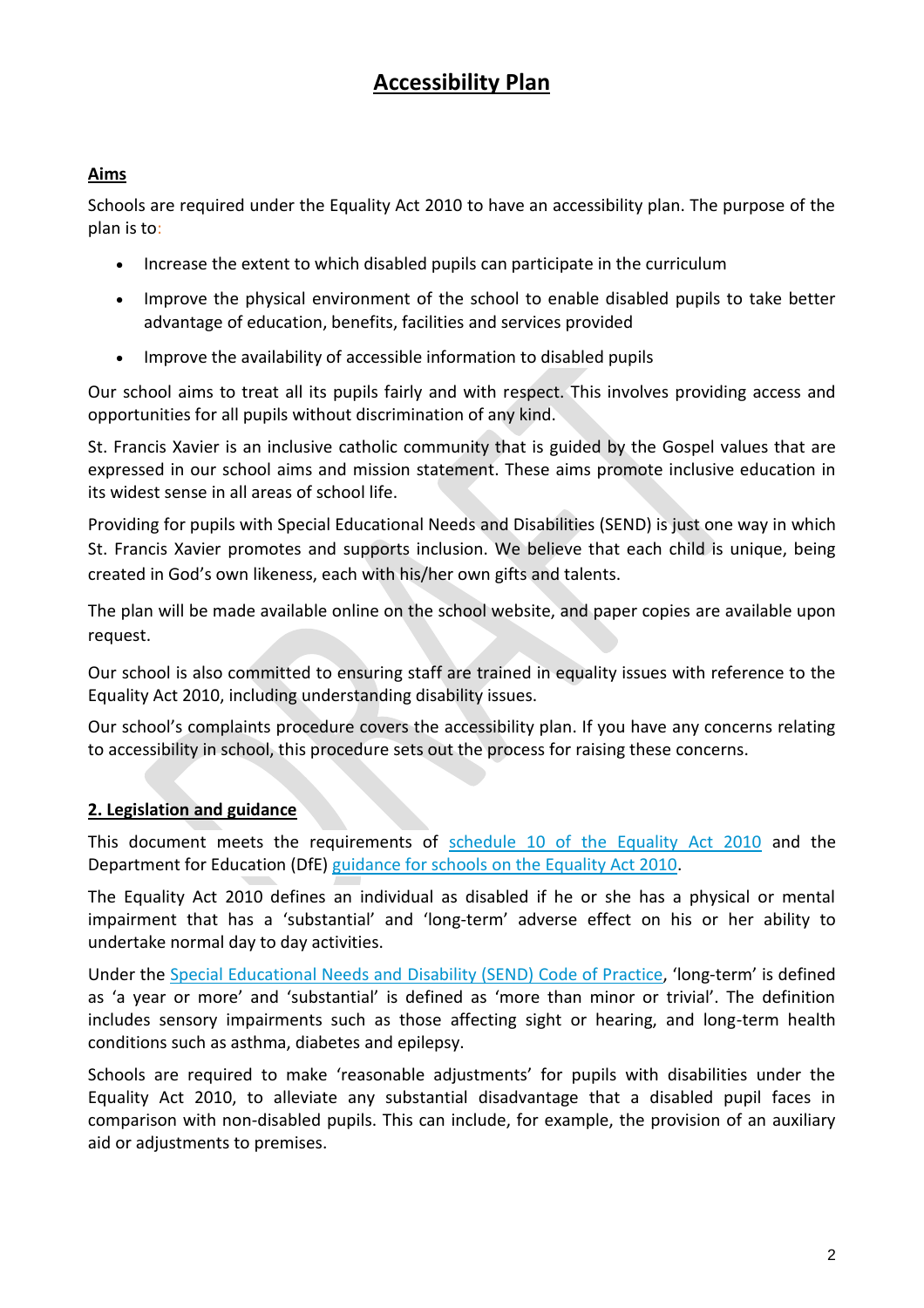### **3. Action plan**

Please see below for our action plan in accordance with the Equality Act 2010.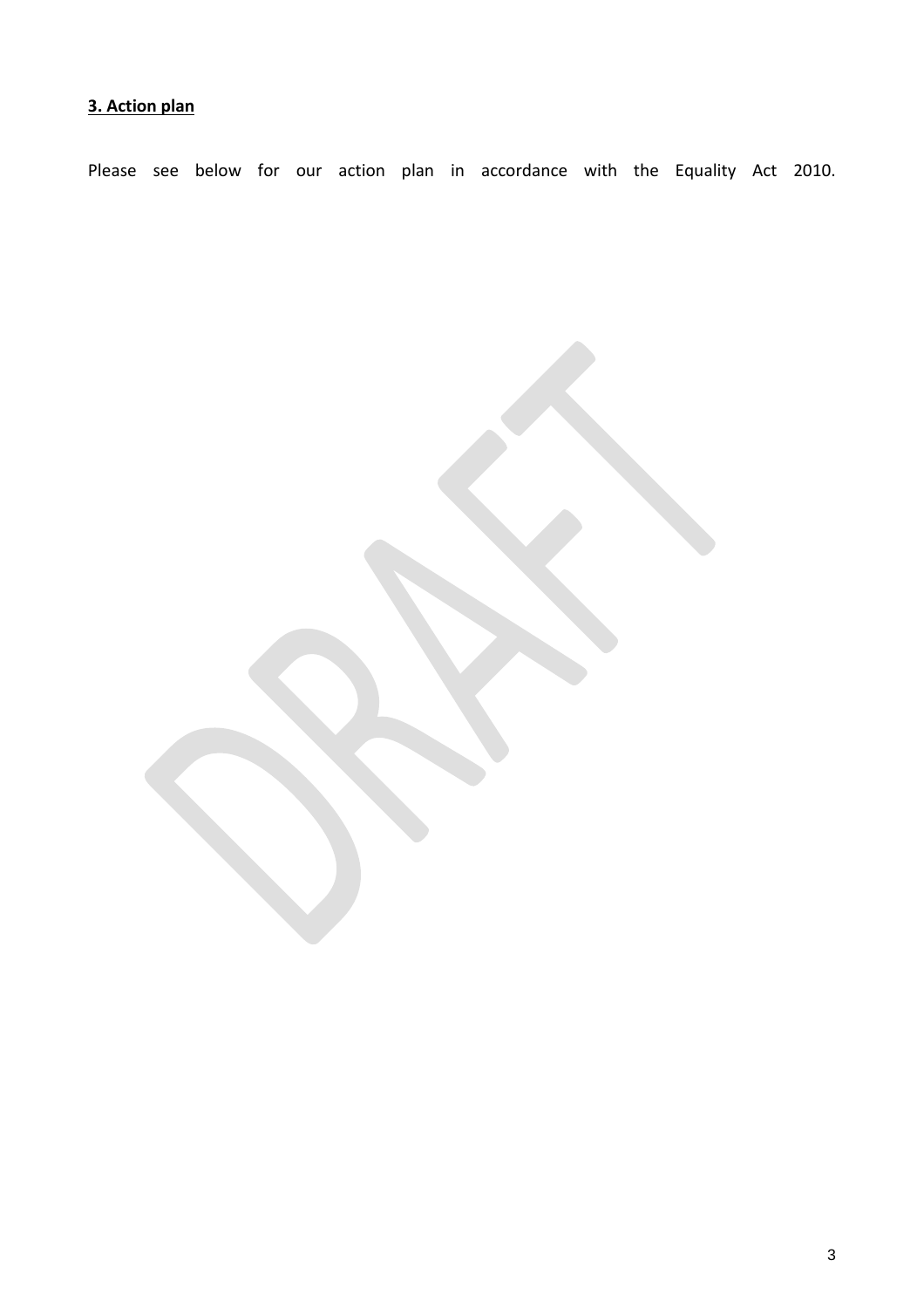#### **3. Action plan**

This action plan sets out the aims of our accessibility plan in accordance with the Equality Act 2010.

| <b>Targets</b>                                                                      | <b>Current good practice</b>                                                                                                                                                                                                                                                                                                                                                                                                           | Actions to be taken/strategies                                                                                                                                                                                                                                                                                                                                                                                                                                                                                                                                                                                                          | Person<br>responsible                                                       | Date<br>to<br>complete<br>actions by              | <b>Success criteria</b>                                                                                                                                                                                                            |
|-------------------------------------------------------------------------------------|----------------------------------------------------------------------------------------------------------------------------------------------------------------------------------------------------------------------------------------------------------------------------------------------------------------------------------------------------------------------------------------------------------------------------------------|-----------------------------------------------------------------------------------------------------------------------------------------------------------------------------------------------------------------------------------------------------------------------------------------------------------------------------------------------------------------------------------------------------------------------------------------------------------------------------------------------------------------------------------------------------------------------------------------------------------------------------------------|-----------------------------------------------------------------------------|---------------------------------------------------|------------------------------------------------------------------------------------------------------------------------------------------------------------------------------------------------------------------------------------|
| To ensure that<br>lessons provide<br>opportunities for<br>ALL pupils to<br>achieve. | Our school offers a differentiated<br>curriculum for all pupils.<br>We use resources tailored to the<br>needs of pupils who require<br>support to access the curriculum.<br>Curriculum progress is tracked for<br>all pupils, including those with<br>SEND.<br>Targets are set effectively and are<br>appropriate for pupils with<br>additional needs.<br>The curriculum is reviewed to<br>ensure it meets the needs of all<br>pupils. | Children to work in a variety of ways -<br>individuals, pairs, group and whole class.<br>Effective deployment of staff to support specific<br>needs by carrying out tailored intervention<br>programs.<br>Whole staff training on how to meet the needs<br>of children with SEND.<br>Ensure that information is presented in a way<br>that meets the needs of children with specific<br>difficulties.<br>Ensure that strategies/interventions<br>recommended by external agencies are<br>implemented correctly.<br>Ensure that equipment provided by outside<br>agencies is used correctly and that staff receive<br>adequate training. | <b>SENCo</b><br><b>SLT</b><br><b>Class Teachers</b><br><b>Support Staff</b> | Ongoing<br>throughout<br>the life of<br>the plan. | Resources are<br>targeted more<br>efficiently.<br>Children achieve or<br>exceed their individual<br>targets.<br>When lessons are<br>monitored, SENCo/SLT<br>can identify that<br>strategies outlined in<br>this plan are in place. |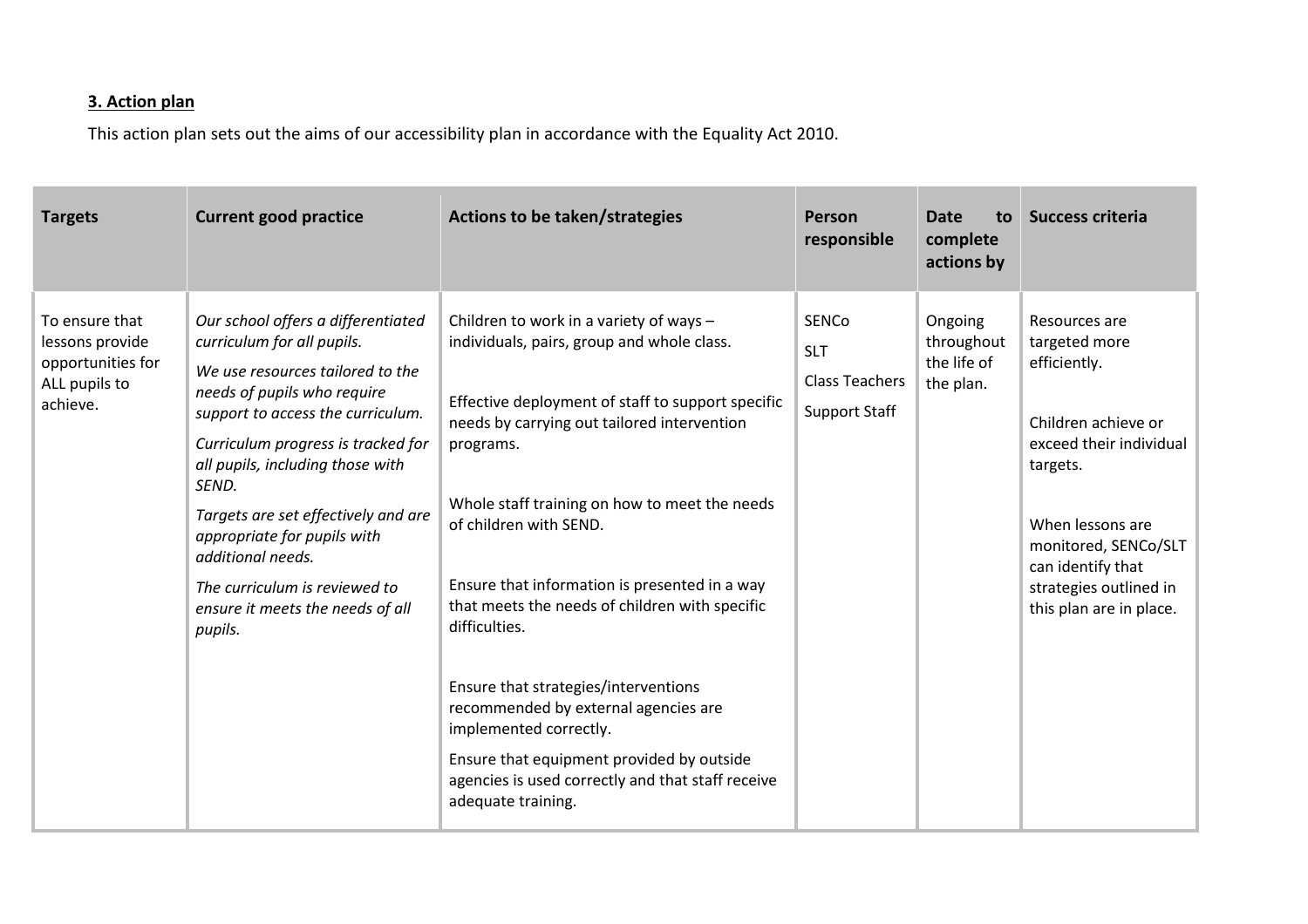| To improve and<br>maintain access to<br>the physical<br>environment.                                                             | Our school environment is<br>adapted/ and can be adapted to<br>the needs of our pupils as<br>required.                                                                                                                                                                                                         | To review existing Education, Health and Care<br>Plans (EHCP) annually for pupils with disabilities<br>and adapt/extend provision where required.<br>To seek support from external agencies as and                        | SENCo<br>Site Manager<br><b>SLT</b> | Ongoing<br>throughout<br>the life of<br>the plan. | Provision for all pupils<br>will be outstanding<br>and meet their needs.<br>Our school continues                          |
|----------------------------------------------------------------------------------------------------------------------------------|----------------------------------------------------------------------------------------------------------------------------------------------------------------------------------------------------------------------------------------------------------------------------------------------------------------|---------------------------------------------------------------------------------------------------------------------------------------------------------------------------------------------------------------------------|-------------------------------------|---------------------------------------------------|---------------------------------------------------------------------------------------------------------------------------|
| To improve access<br>to outdoor<br>activities on site for<br>pupils with<br>wheelchair or other<br>mobility issues.              | Our school currently has the<br>following adaptions:<br>Large corridor width<br>$\bullet$<br>Disabled parking space at<br>$\bullet$<br>the front of school<br>Disabled toilets and<br>$\bullet$<br>changing facilities<br>School is accessible in most areas<br>to wheelchair users with the use<br>of a ramp. | when appropriate.<br>Termly reviews with Class Teachers and<br>support staff.                                                                                                                                             |                                     | To be<br>assessed by<br>June 2022.                | to be accessible to<br>wheelchair users.                                                                                  |
|                                                                                                                                  |                                                                                                                                                                                                                                                                                                                |                                                                                                                                                                                                                           |                                     |                                                   |                                                                                                                           |
| Improve the<br>delivery of<br>information to<br>pupils with a<br><b>Special Educational</b><br>Need and/or<br>Disability (SEND). | Our school uses a range of<br>communication methods to<br>ensure information is accessible.<br>This includes:<br>Large print resources are<br>available when necessary<br>Radio aids for children                                                                                                              | Whole staff training on how to meet the Speech<br>and Language needs of children with SEND.<br>When necessary, visual supports will be in place<br>for those that need them.<br>Develop our use of ALDs and communication | All members<br>of staff             | Ongoing<br>throughout<br>the life of<br>the plan. | School will be able to<br>successfully deliver<br>information in a<br>number of ways as<br>outlined in our<br>strategies. |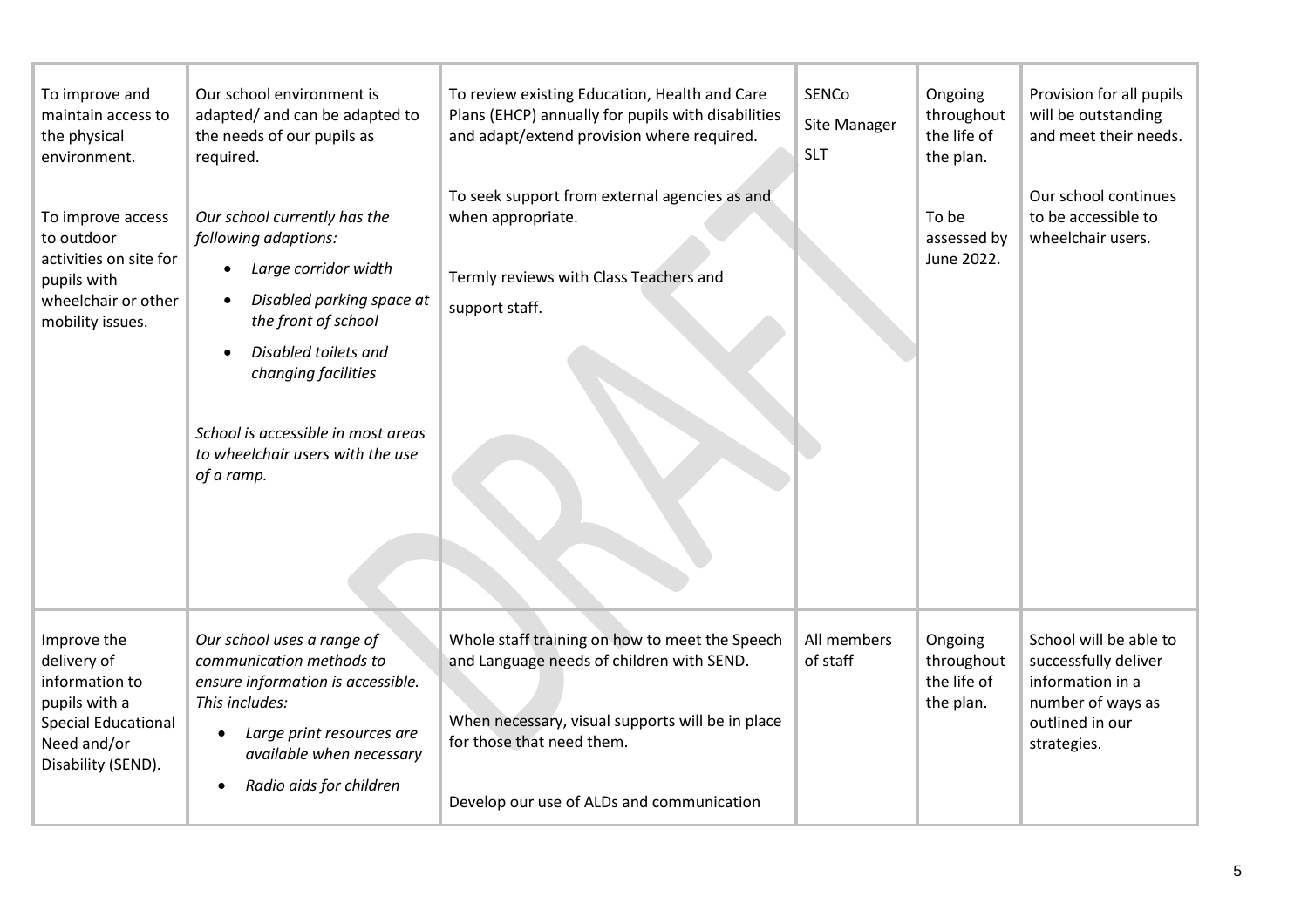|                                                                                                                                                    | with hearing difficulties<br>Pictorial or symbolic<br>representations used<br>around school<br><b>Makaton signing</b>                                                                                                               | books to communicate more effectively with our<br>children with SEN.<br>To increase the use of basic Makaton signs<br>throughout our school.                                                                                                                                                                                                                                                                               |                                                                        | September<br>2022                                              |                                                                                                                                   |
|----------------------------------------------------------------------------------------------------------------------------------------------------|-------------------------------------------------------------------------------------------------------------------------------------------------------------------------------------------------------------------------------------|----------------------------------------------------------------------------------------------------------------------------------------------------------------------------------------------------------------------------------------------------------------------------------------------------------------------------------------------------------------------------------------------------------------------------|------------------------------------------------------------------------|----------------------------------------------------------------|-----------------------------------------------------------------------------------------------------------------------------------|
| All children to be<br>able to take part in<br>school visits,<br>regardless of their<br><b>Special Educational</b><br>Need or Disability<br>(SEND). | All children are invited on<br>residential trips and necessary<br>adaptations are made after<br>reviewing the risk assessment.                                                                                                      | Thorough risk assessments to be carried out for<br>all visits. School to ask for input from external<br>agencies where appropriate.                                                                                                                                                                                                                                                                                        | <b>SLT</b><br><b>SENCO</b><br><b>Class Teachers</b><br>Trip organisers | Ongoing<br>throughout<br>the life of<br>the plan.              | All children will<br>participate in school<br>visits.                                                                             |
| To successfully<br>support pupils and<br>families with SEMH<br>needs.                                                                              | School have members of staff<br>with significant training in SEMH<br>needs. These staff are able to<br>signpost pupils and parents to the<br>necessary support.<br>School have access to a Specialist<br>Advisory Teacher for SEMH. | Staff training on identifying SEMH needs across<br>the school.<br>Increase staff awareness of organisations that<br>can provide support and help to those with<br>SEMH needs.<br>Review and develop SEMH provision currently in<br>place.<br>Continue the good working relationship with our<br>Specialist Advisory Teacher for SEMH and utilise<br>this provision to provide more tailored training<br>to relevant staff. | <b>SENCo</b><br>Safeguarding<br>Leader<br><b>Class Teachers</b>        | June 2022<br>Ongoing<br>throughout<br>the life of<br>the plan. | Pupils and families<br>with SEMH needs will<br>feel supported and<br>will have access to the<br>necessary provision<br>they need. |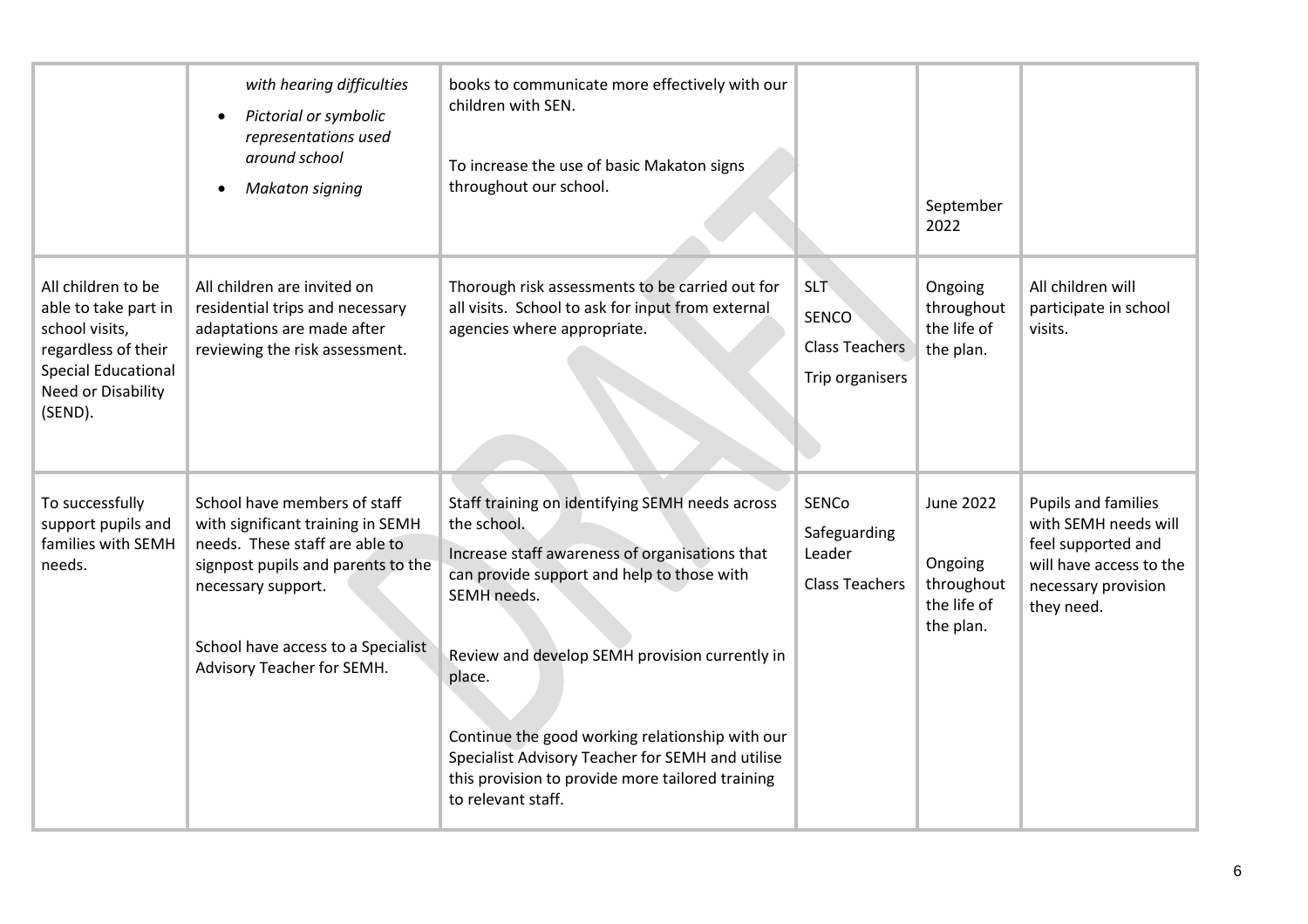| School behaviour<br>policy and other<br>whole school<br>policies to be<br>reviewed to ensure<br>the needs of all<br>pupils with SEND<br>are met and<br>accommodated for. | Current SEND Policy/ SEND<br>information report in place to<br>ensure that the needs of all pupils<br>are met and that parents are<br>aware of how school can meet<br>their child's needs.<br>Informal adaptations are made to<br>the behaviour policy for those<br>children with SEND. | Continued development of a range of inclusion<br>strategies involving multi-agency approaches.<br>Incorporate advice/strategies from external<br>agencies on how to effectively manage the<br>behaviour of those children with SEND. | <b>SLT</b><br>SENCO | September<br>2022 and<br>ongoing<br>throughout<br>the life of<br>the plan. | Our school policies will<br>consider the needs of<br>all children here at St.<br>Francis Xavier.<br>There will be sufficient<br>strategies put in place<br>to ensure the needs of<br>all children are met<br>and that exclusion<br>would be the last<br>resort. |
|--------------------------------------------------------------------------------------------------------------------------------------------------------------------------|-----------------------------------------------------------------------------------------------------------------------------------------------------------------------------------------------------------------------------------------------------------------------------------------|--------------------------------------------------------------------------------------------------------------------------------------------------------------------------------------------------------------------------------------|---------------------|----------------------------------------------------------------------------|-----------------------------------------------------------------------------------------------------------------------------------------------------------------------------------------------------------------------------------------------------------------|
|                                                                                                                                                                          |                                                                                                                                                                                                                                                                                         |                                                                                                                                                                                                                                      |                     |                                                                            | Rewards and sanctions<br>will be individualised<br>for those children with<br>SEND.                                                                                                                                                                             |